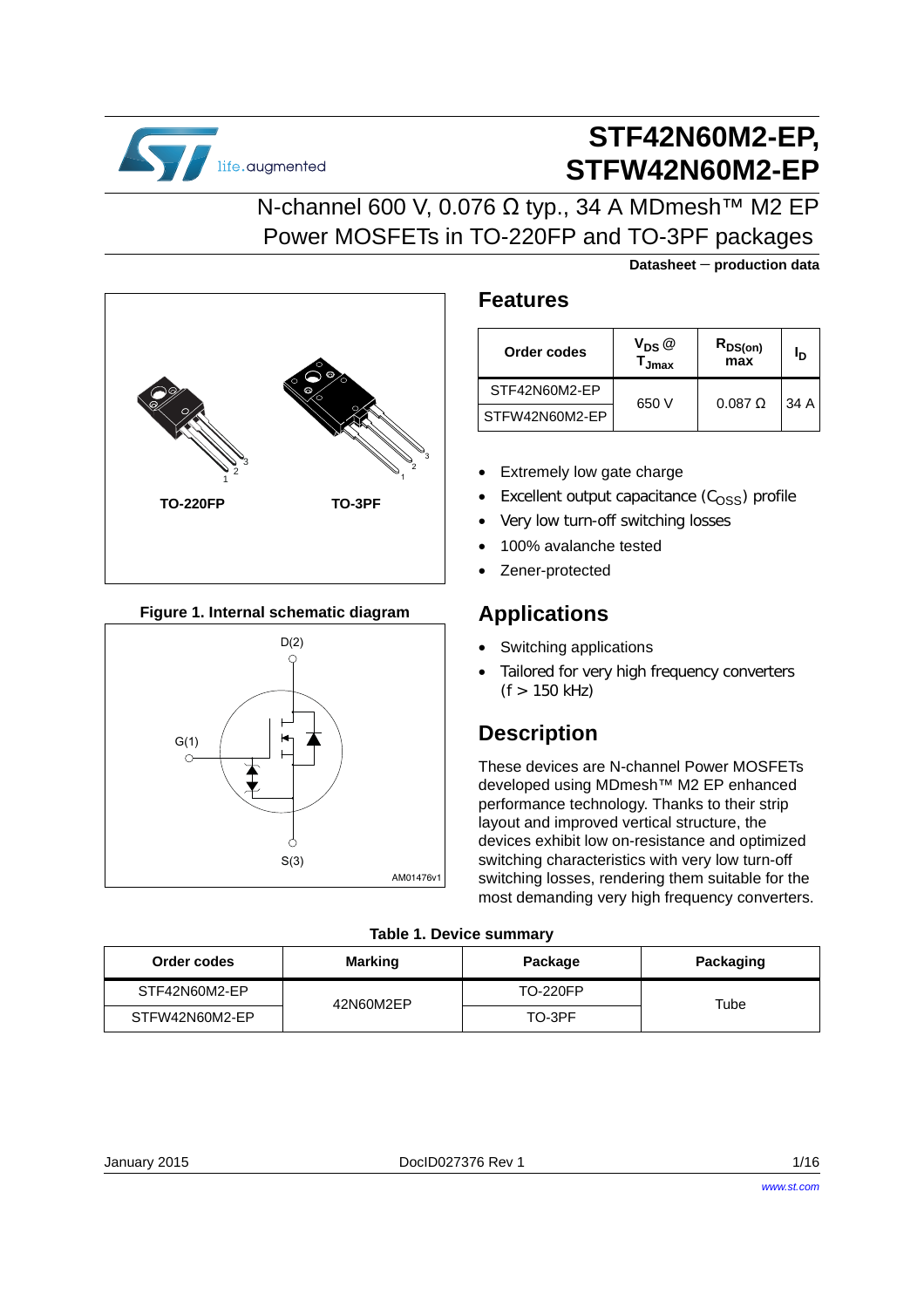# **Contents**

| $\mathbf 1$             |     |
|-------------------------|-----|
| $\overline{2}$          |     |
|                         | 2.1 |
| 3                       |     |
| $\overline{\mathbf{4}}$ |     |
|                         | 4.1 |
|                         | 4.2 |
| 5                       |     |

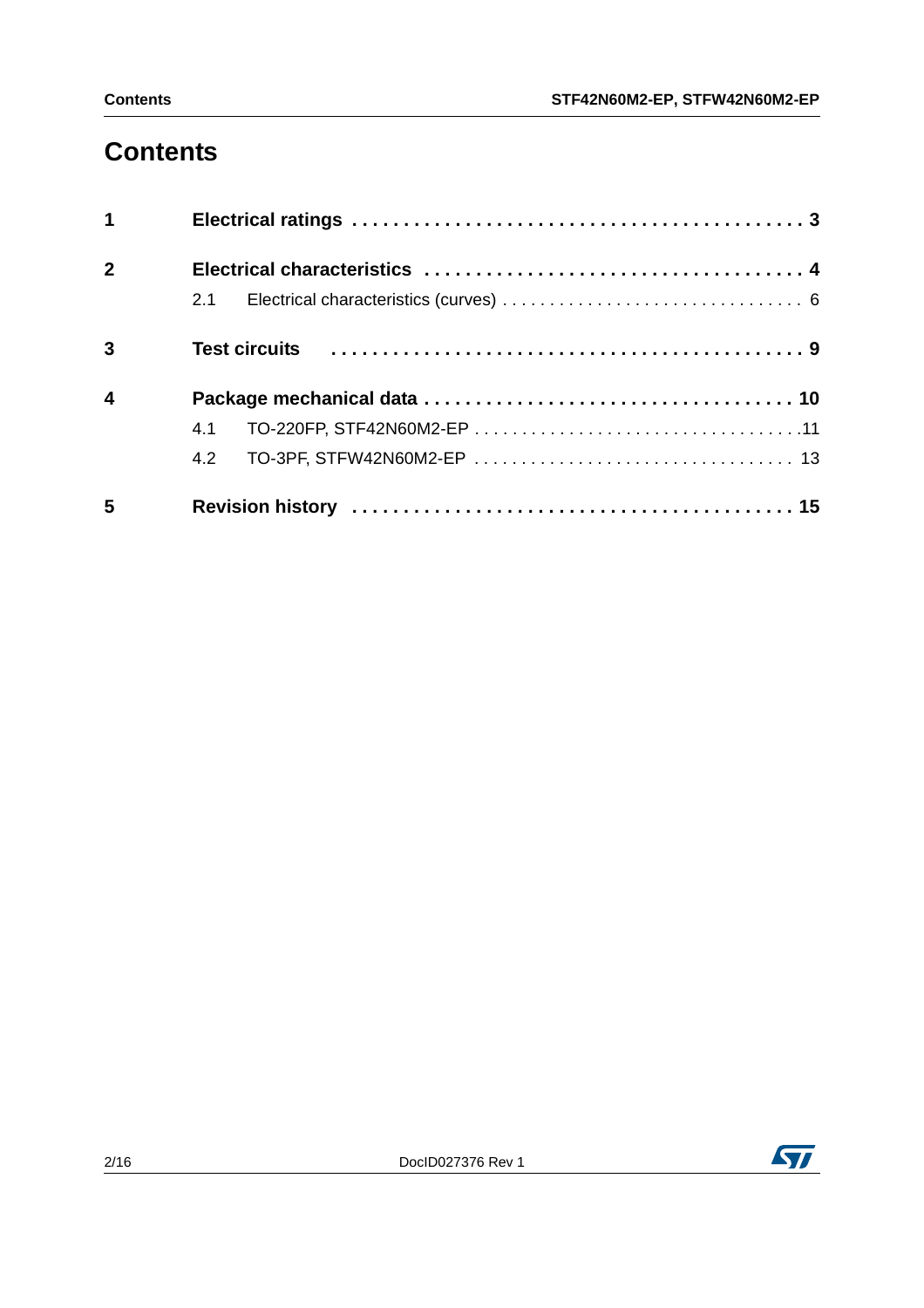## **1 Electrical ratings**

'n

| Symbol<br><b>Parameter</b> |                                                                                                                                    | Value           |        | Unit |
|----------------------------|------------------------------------------------------------------------------------------------------------------------------------|-----------------|--------|------|
|                            |                                                                                                                                    | <b>TO-220FP</b> | TO-3PF |      |
| $V_{GS}$                   | ±25<br>Gate-source voltage                                                                                                         |                 |        | V    |
| $I_{D}^{(1)}$              | Drain current (continuous) at $T_c = 25 °C$                                                                                        | 34              |        | A    |
| $I_D^{(1)}$                | Drain current (continuous) at $T_c = 100 °C$                                                                                       | 22              |        | A    |
| $I_{DM}$ (1), (2)          | Drain current (pulsed)                                                                                                             | 136             |        | A    |
| $P_{TOT}$                  | Total dissipation at $T_C = 25 °C$                                                                                                 | 63<br>40        |        | W    |
| $dv/dt$ <sup>(3)</sup>     | Peak diode recovery voltage slope                                                                                                  | 15              |        | V/ns |
| $dv/dt^{(4)}$              | MOSFET dv/dt ruggedness                                                                                                            |                 | 50     | V/ns |
| V <sub>ISO</sub>           | Insulation withstand voltage (RMS) from all<br>three leads to external heat sink<br>2500<br>3500<br>(t=1 s; T <sub>C</sub> =25 °C) |                 |        | V    |
| $T_{\text{stg}}$           | Storage temperature                                                                                                                | $-55$ to 150    |        | °C   |
| $T_i$                      | Max. operating junction temperature                                                                                                |                 | 150    | °C   |

#### **Table 2. Absolute maximum ratings**

1. Limited by maximum junction temperature

2. Pulse width limited by safe operating area.

3.  $I_{SD}$  ≤ 34 A, di/dt ≤ 400 A/µs; V<sub>DS peak</sub> < V<sub>(BR)DSS</sub>, V<sub>DD</sub>=400 V.

4.  $V_{DS} \leq 480 V$ 

#### **Table 3. Thermal data**

| Symbol<br><b>Parameter</b> |                                         | <b>Value</b>    | Unit   |      |
|----------------------------|-----------------------------------------|-----------------|--------|------|
|                            |                                         | <b>TO-220FP</b> | TO-3PF |      |
| $R_{\text{thi-case}}$      | Thermal resistance junction-case max    | 3.13            | 2.00   | °C/W |
| $R_{\text{thi-amb}}$       | Thermal resistance junction-ambient max | 62.5            | 50     | °C/W |

#### **Table 4. Avalanche characteristics**

| <b>Symbol</b> | <b>Parameter</b>                                                                               | Value | Unit |
|---------------|------------------------------------------------------------------------------------------------|-------|------|
| $I_{AR}$      | Avalanche current, repetitive or not<br>repetitive (pulse width limited by $T_{\text{imax}}$ ) |       |      |
| $E_{AS}$      | Single pulse avalanche energy (starting<br>$T_i = 25$ °C, $I_D = I_{AR}$ ; $V_{DD} = 50$ V)    | 800   | mJ   |

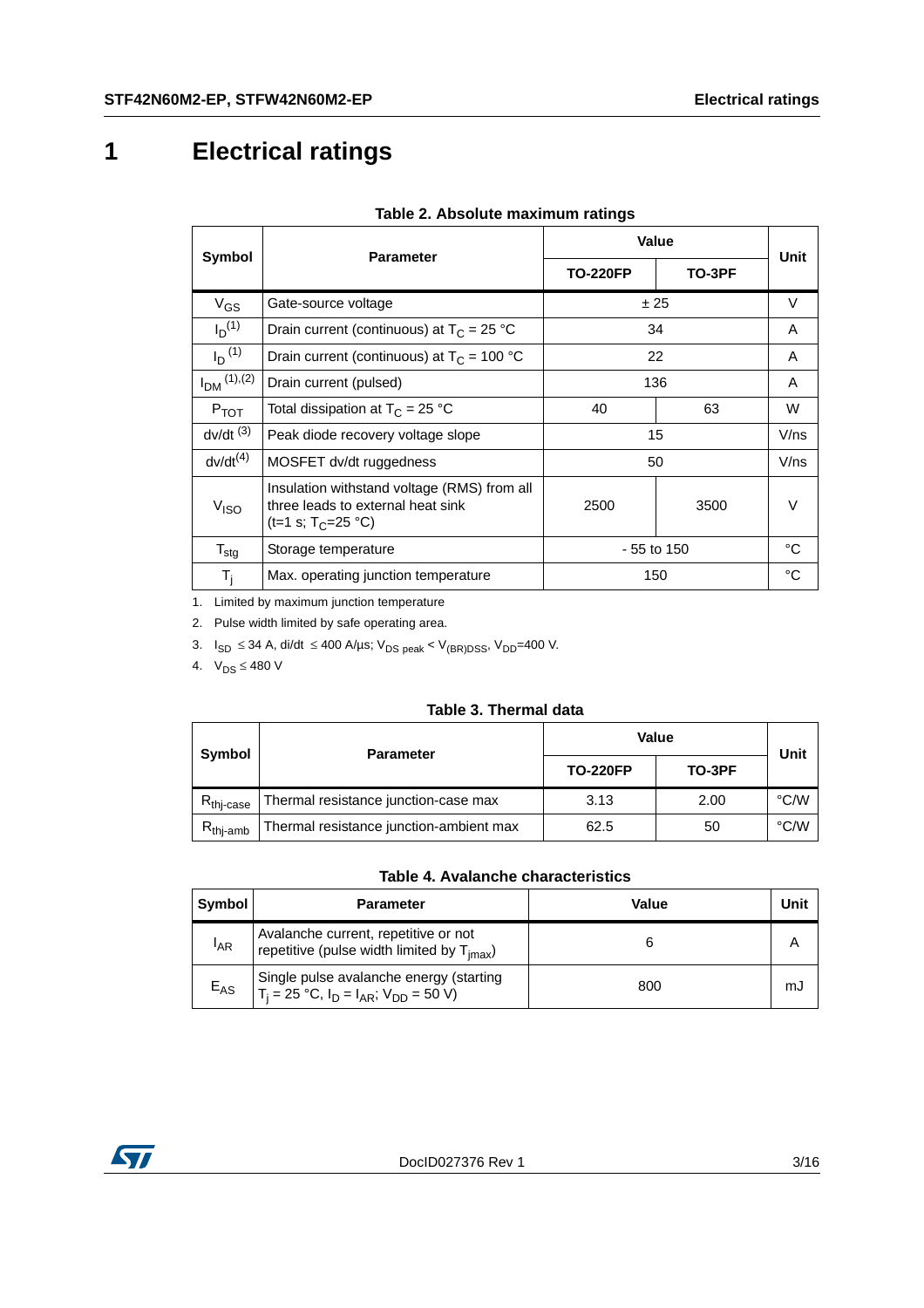## <span id="page-3-0"></span>**2 Electrical characteristics**

 $(T_C = 25 °C$  unless otherwise specified)

| Symbol                                   | <b>Parameter</b>                                    | <b>Test conditions</b>                | Min.           | Typ.  | Max.  | Unit |
|------------------------------------------|-----------------------------------------------------|---------------------------------------|----------------|-------|-------|------|
| $V_{(BR)DSS}$                            | Drain-source<br>breakdown voltage                   | $V_{GS} = 0$ V, $I_D = 1$ mA          | 600            |       |       | v    |
|                                          | Zero gate voltage                                   | $V_{GS} = 0 V$ , $V_{DS} = 600 V$     |                |       | 1     | μA   |
| <b>I</b> <sub>DSS</sub><br>drain current | $V_{GS} = 0$ V, $V_{DS} = 600$ V,<br>$T_C = 125 °C$ |                                       |                | 100   | μA    |      |
| l <sub>GSS</sub>                         | Gate-body leakage<br>current                        | $V_{DS} = 0 V$ , $V_{GS} = \pm 25 V$  |                |       | ±10   | μA   |
| $V_{GS(th)}$                             | Gate threshold voltage                              | $V_{DS} = V_{GS}$ , $I_D = 250 \mu A$ | $\overline{2}$ | 3     | 4     | V    |
| $R_{DS(on)}$                             | Static drain-source<br>on-resistance                | $V_{GS}$ = 10 V, $I_D$ = 17 A         |                | 0.076 | 0.087 | Ω    |

#### **Table 5. On /off states**

#### **Table 6. Dynamic**

| Symbol                       | <b>Parameter</b>                 | <b>Test conditions</b>               | Min. | Typ. | Max. | <b>Unit</b> |
|------------------------------|----------------------------------|--------------------------------------|------|------|------|-------------|
| $C_{iss}$                    | Input capacitance                |                                      |      | 2370 |      | pF          |
| $C_{\text{oss}}$             | Output capacitance               | $V_{GS} = 0$ , $V_{DS} = 100$ V,     |      | 112  |      | pF          |
| C <sub>rss</sub>             | Reverse transfer<br>capacitance  | $f = 1$ MHz                          |      | 2.5  |      | pF          |
| $C_{\rm oss\,eq.}^{\rm}$ (1) | Equivalent output<br>capacitance | $V_{GS} = 0$ , $V_{DS} = 0$ to 480 V |      | 454  |      | pF          |
| $R_G$                        | Intrinsic gate<br>resistance     | f = 1 MHz, $I_D = 0$                 |      | 4.5  |      | Ω           |
| $Q_{q}$                      | Total gate charge                | $V_{DD}$ = 480 V, $I_D$ = 34 A,      |      | 55   |      | nC          |
| $Q_{gs}$                     | Gate-source charge               | $V_{GS}$ = 10 V                      |      | 8.5  |      | nC          |
| $Q_{\text{gd}}$              | Gate-drain charge                | (see Figure 18)                      |      | 25   |      | nC          |

1.  $\rm{C_{oss}}$  eq. is defined as a constant equivalent capacitance giving the same charging time as  $\rm{C_{oss}}$  when V<sub>DS</sub> increases from 0 to 80% V<sub>DSS</sub>

**Table 7. Switching Energy**

| Symbol | Parameter                                                          | <b>Test conditions</b>                                                            | Min. | Typ. | Max.                     | Unit |
|--------|--------------------------------------------------------------------|-----------------------------------------------------------------------------------|------|------|--------------------------|------|
|        | Turn-off energy<br>$R_{(off)}$<br>(from 90% $V_{GS}$ to 0% $I_D$ ) | $V_{DD}$ = 400 V, I <sub>D</sub> = 2.5 A,<br>$R_G = 4.7 \Omega$ , $V_{GS} = 10 V$ |      | 13   | $\overline{\phantom{0}}$ | μJ   |
|        |                                                                    | $V_{DD}$ = 400 V, I <sub>D</sub> = 5 A,<br>$R_G = 4.7 \Omega$ , $V_{GS} = 10 V$   |      | 14.5 | -                        | μJ   |

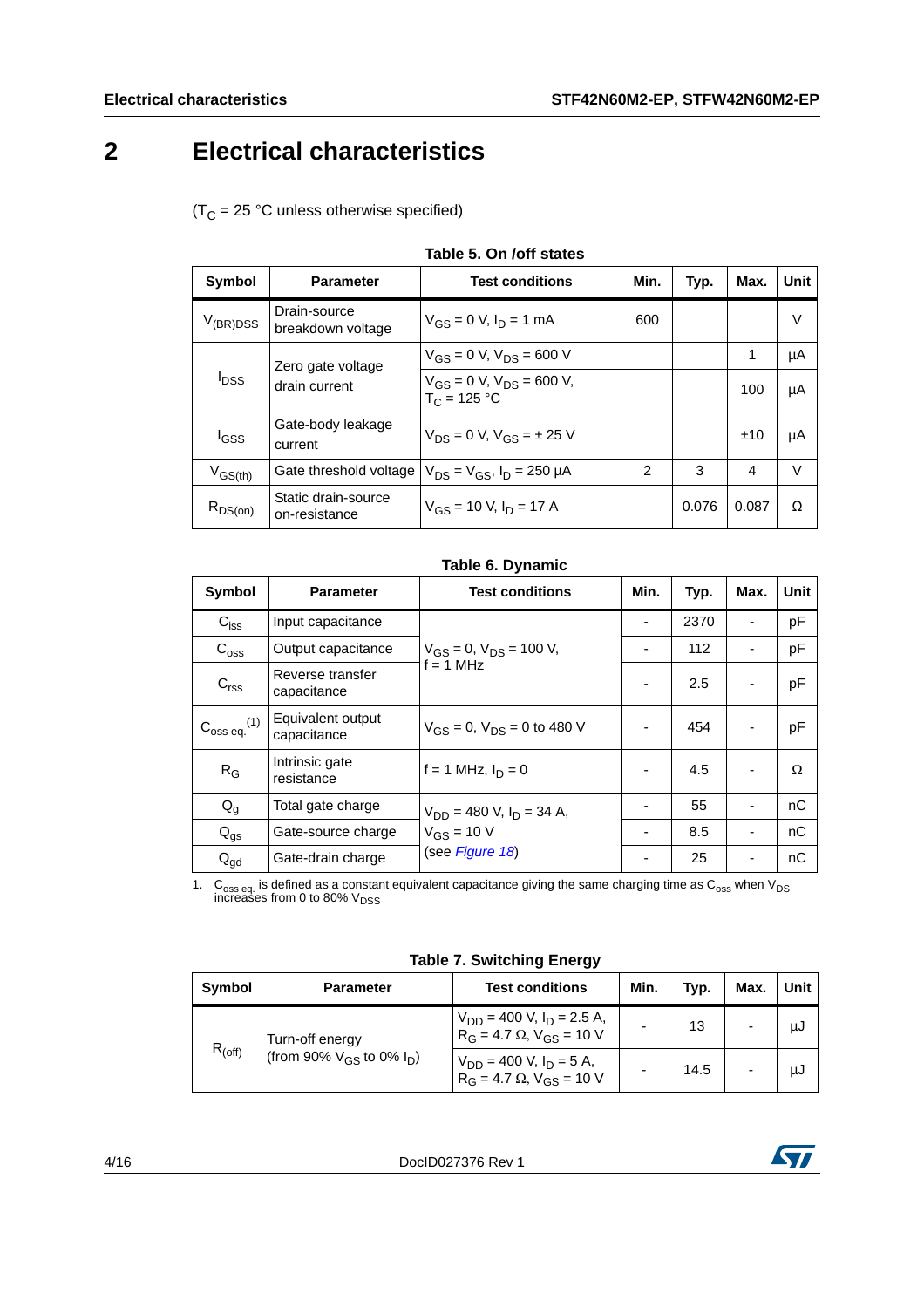| Symbol       | <b>Parameter</b>    | <b>Test conditions</b>                                                                                      | Min. | Typ. | Max.                     | Unit |
|--------------|---------------------|-------------------------------------------------------------------------------------------------------------|------|------|--------------------------|------|
| $t_{d(on)}$  | Turn-on delay time  | $V_{DD}$ = 300 V, $I_D$ = 17 A,<br>$R_G = 4.7 \Omega$ , $V_{GS} = 10 V$<br>(see Figure 17 and<br>Figure 22) |      | 16.5 | -                        | ns   |
| t,           | Rise time           |                                                                                                             |      | 9.5  | $\overline{\phantom{0}}$ | ns   |
| $I_{d(off)}$ | Turn-off-delay time |                                                                                                             |      | 96.5 | -                        | ns   |
| t,           | Fall time           |                                                                                                             |      | 8    | -                        | ns   |

**Table 8. Switching times**

**Table 9. Source drain diode**

| Symbol                   | <b>Parameter</b>              | <b>Test conditions</b>                                                       | Min.                     | Typ. | Max. | Unit |
|--------------------------|-------------------------------|------------------------------------------------------------------------------|--------------------------|------|------|------|
| l <sub>SD</sub>          | Source-drain current          |                                                                              |                          |      | 34   | Α    |
| $I_{SDM}$ <sup>(1)</sup> | Source-drain current (pulsed) |                                                                              |                          |      | 136  | A    |
| $V_{SD}$ <sup>(2)</sup>  | Forward on voltage            | $I_{SD}$ = 34 A, $V_{GS}$ = 0                                                |                          |      | 1.6  | V    |
| $t_{rr}$                 | Reverse recovery time         |                                                                              |                          | 438  |      | ns   |
| $Q_{rr}$                 | Reverse recovery charge       | $I_{SD} = 34$ A, di/dt = 100 A/µs<br>$V_{DD}$ = 60 V (see <i>Figure 22</i> ) |                          | 9    |      | μC   |
| $I_{RRM}$                | Reverse recovery current      |                                                                              | $\overline{\phantom{0}}$ | 41.5 |      | A    |
| $t_{rr}$                 | Reverse recovery time         | $I_{SD} = 34$ A, di/dt = 100 A/µs                                            |                          | 538  |      | ns   |
| $Q_{rr}$                 | Reverse recovery charge       | $V_{DD} = 60$ V, T <sub>i</sub> = 150 °C                                     |                          | 12   |      | μC   |
| <sup>I</sup> RRM         | Reverse recovery current      | (see Figure 22)                                                              |                          | 44.5 |      | Α    |

1. Pulse width limited by safe operating area.

2. Pulsed: pulse duration =  $300 \mu s$ , duty cycle  $1.5\%$ 

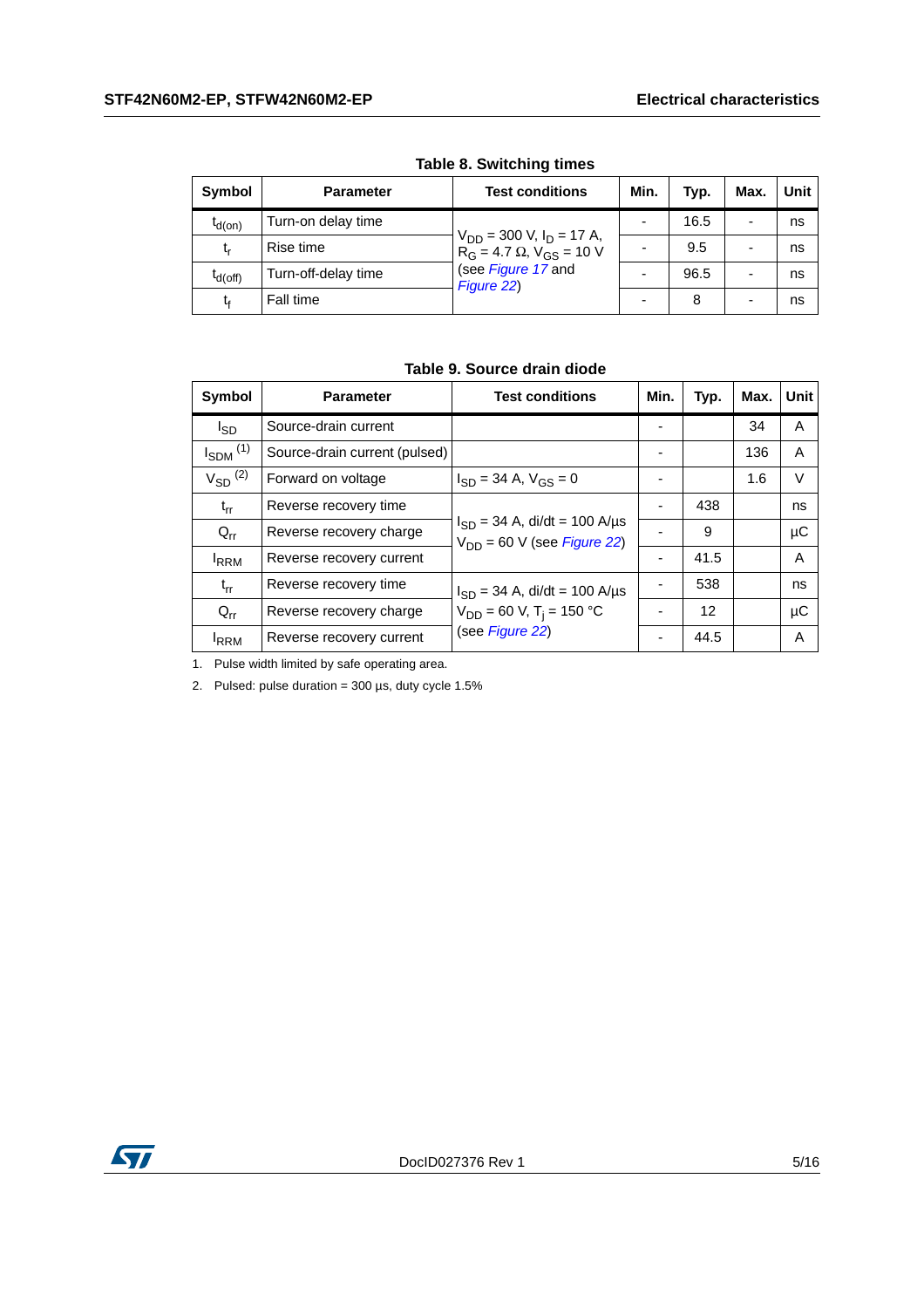$Z_{th}$ = K\*R<sub>thJ-c</sub>  $δ = t<sub>p</sub>/T$ 

<u>GC20521</u>

W  $\frac{p}{\tau}$ 

## <span id="page-5-0"></span>**2.1 Electrical characteristics (curves)**



Figure 4. Safe operating area for TO-3PF



Figure 6. Output characteristics



 $10^{-3}$   $\frac{1}{10^{-4}}$  $\overline{t_{n}(s)}$ 10<sup>-4</sup> 10<sup>-3</sup> 10<sup>-2</sup> 10<sup>-1</sup> 10<sup>-0</sup> t<sub>p</sub>(s)

**Figure 3. Thermal impedance for TO-220FP** 

 $10<sup>°</sup>$ 

.

 $\overline{\delta} = 0$ 

٦O.  $\circ$ 

 $0.01$ 

Single pulse

 $0.02$  $0.05$ 

 $10<sup>-</sup>$ 



**Figure 7. Transfer characteristics** 



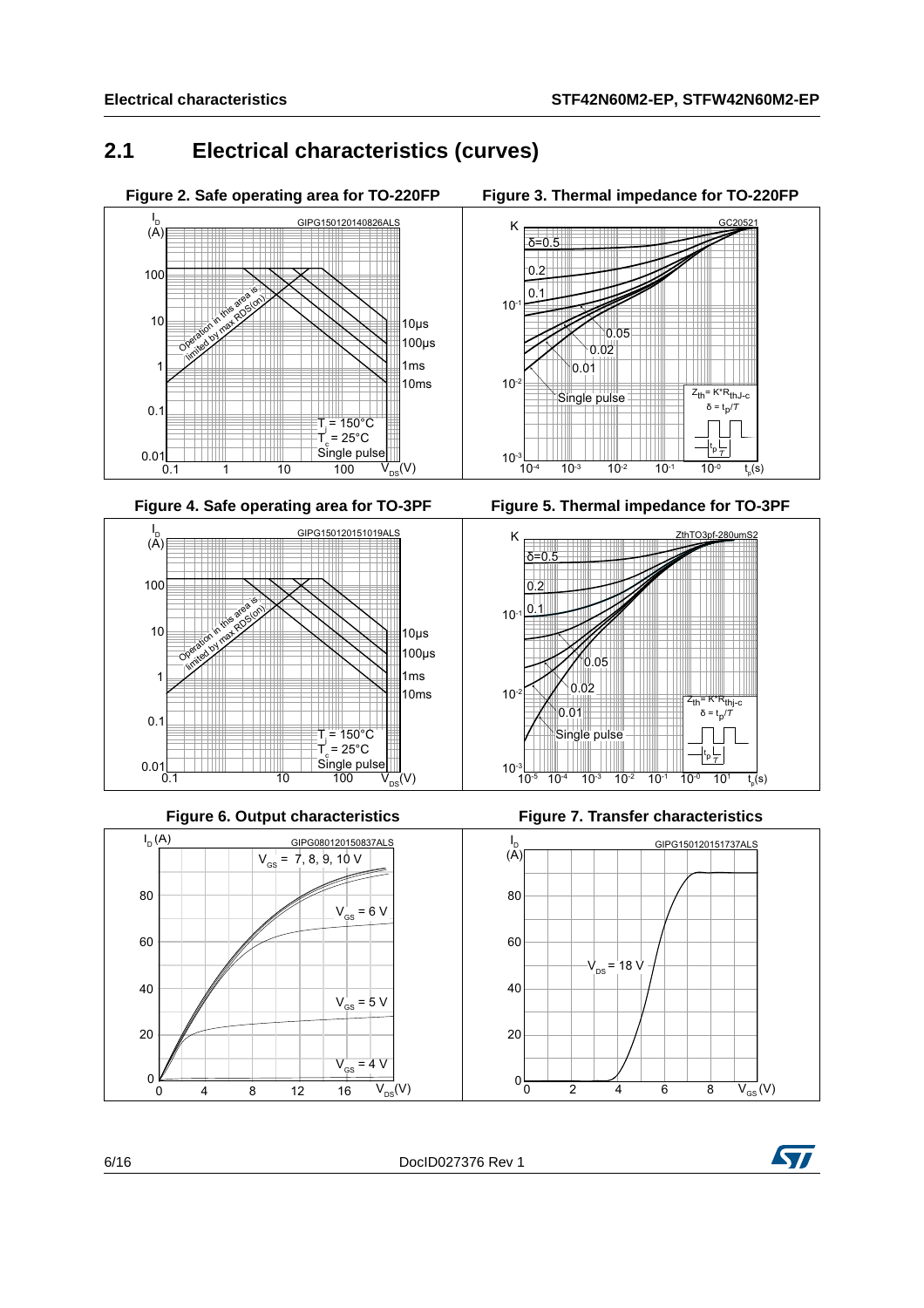**Figure 8. Gate charge vs gate-source voltage Figure 9. Static drain-source on-resistance**



**Figure 10. Turn-off switching loss vs drain current**





**Figure 11. Capacitance variations** 0 5 10 15 20 25 30 35 I<sub>n</sub>(A)



**Figure 12. Output capacitance stored energy Figure 13. Normalized gate threshold voltage vs temperature**



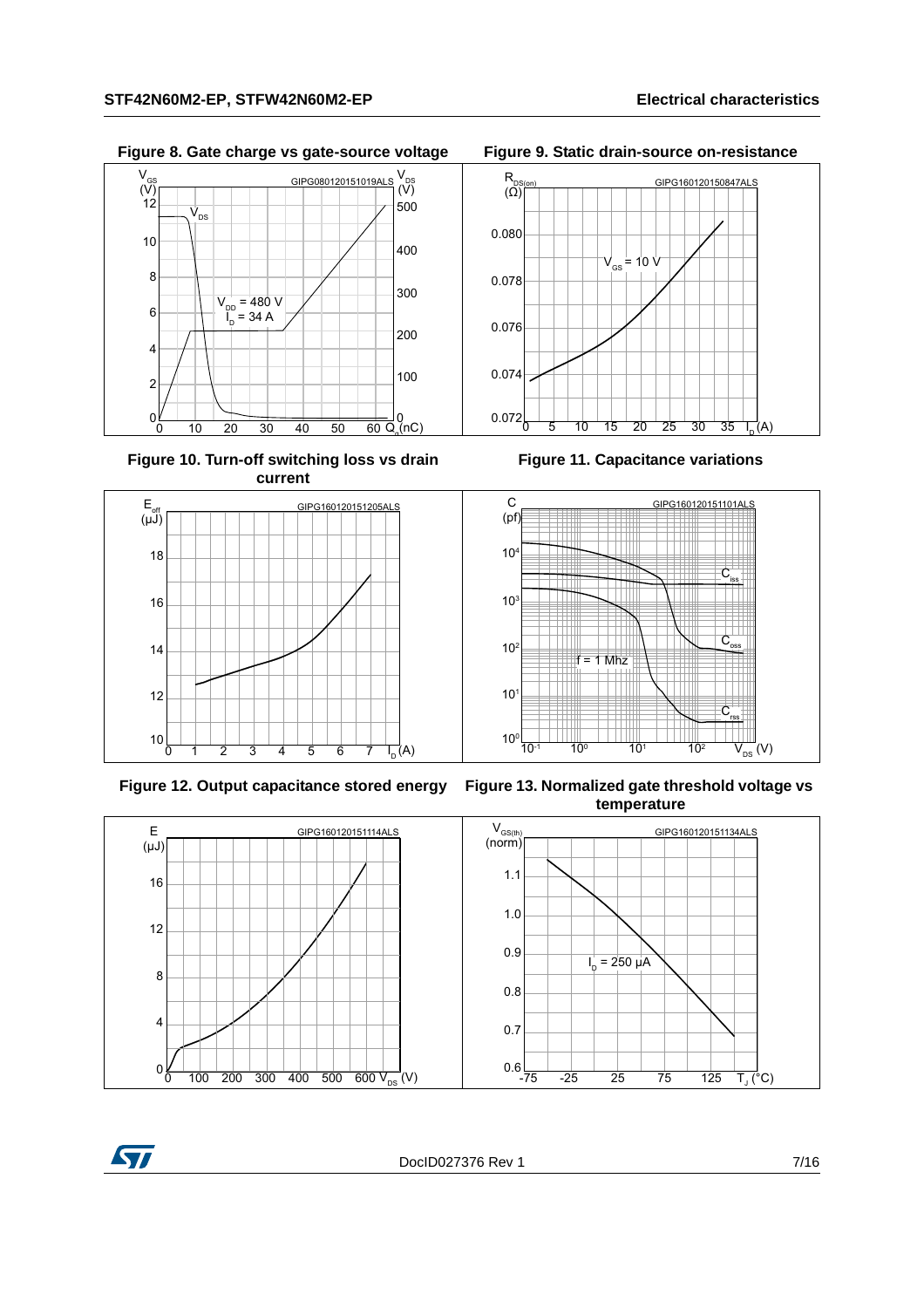**Figure 14. Normalized on-resistance vs temperature**



#### **Figure 16. Source-drain diode forward vs temperature**





### ST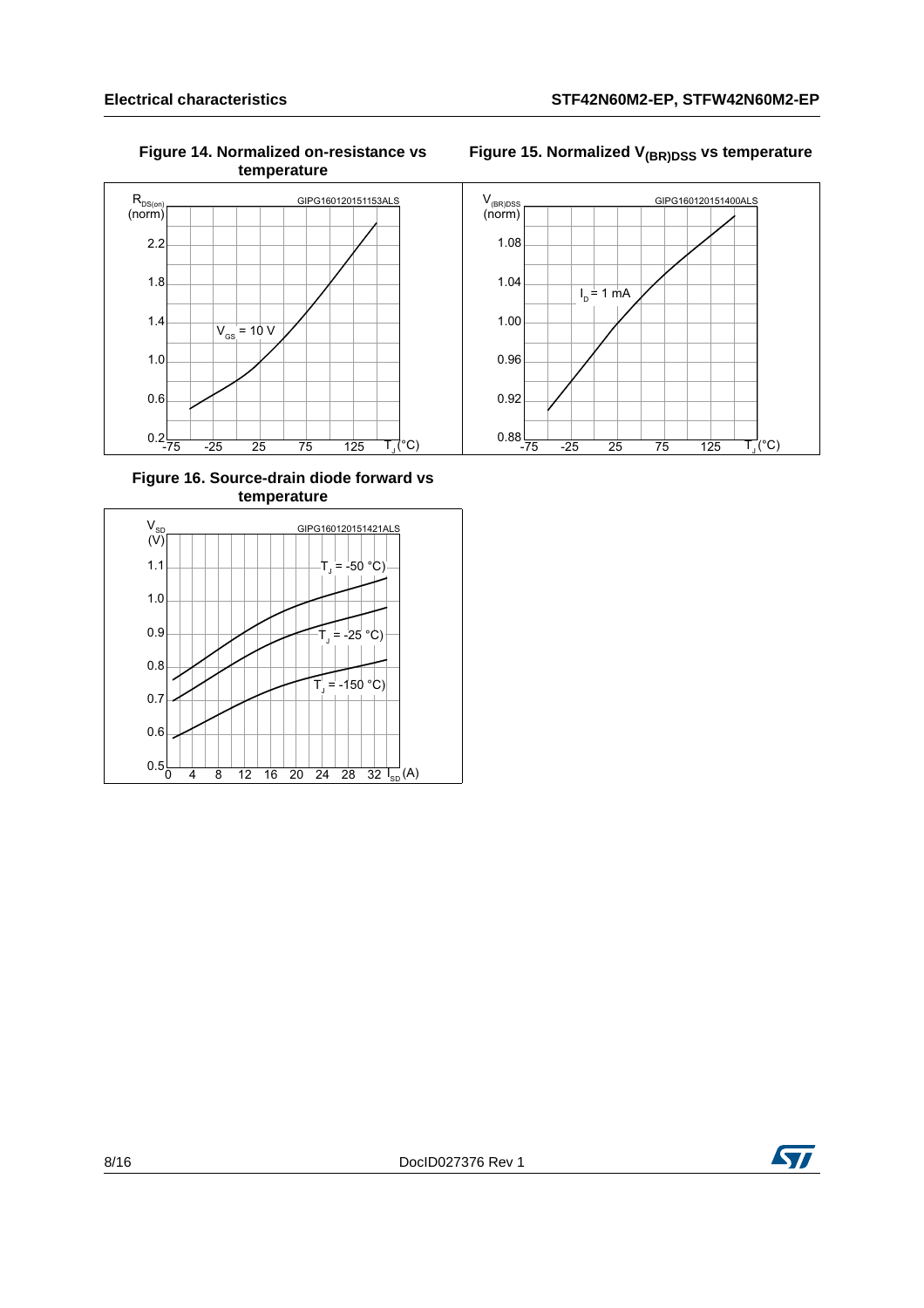## <span id="page-8-0"></span>**3 Test circuits**

<span id="page-8-2"></span>**Figure 17. Switching times test circuit for resistive load**



**Figure 19. Test circuit for inductive load switching and diode recovery times**



**Figure 21. Unclamped inductive waveform Figure 22. Switching time waveform**



#### **Figure 18. Gate charge test circuit**

<span id="page-8-1"></span>







<span id="page-8-3"></span>

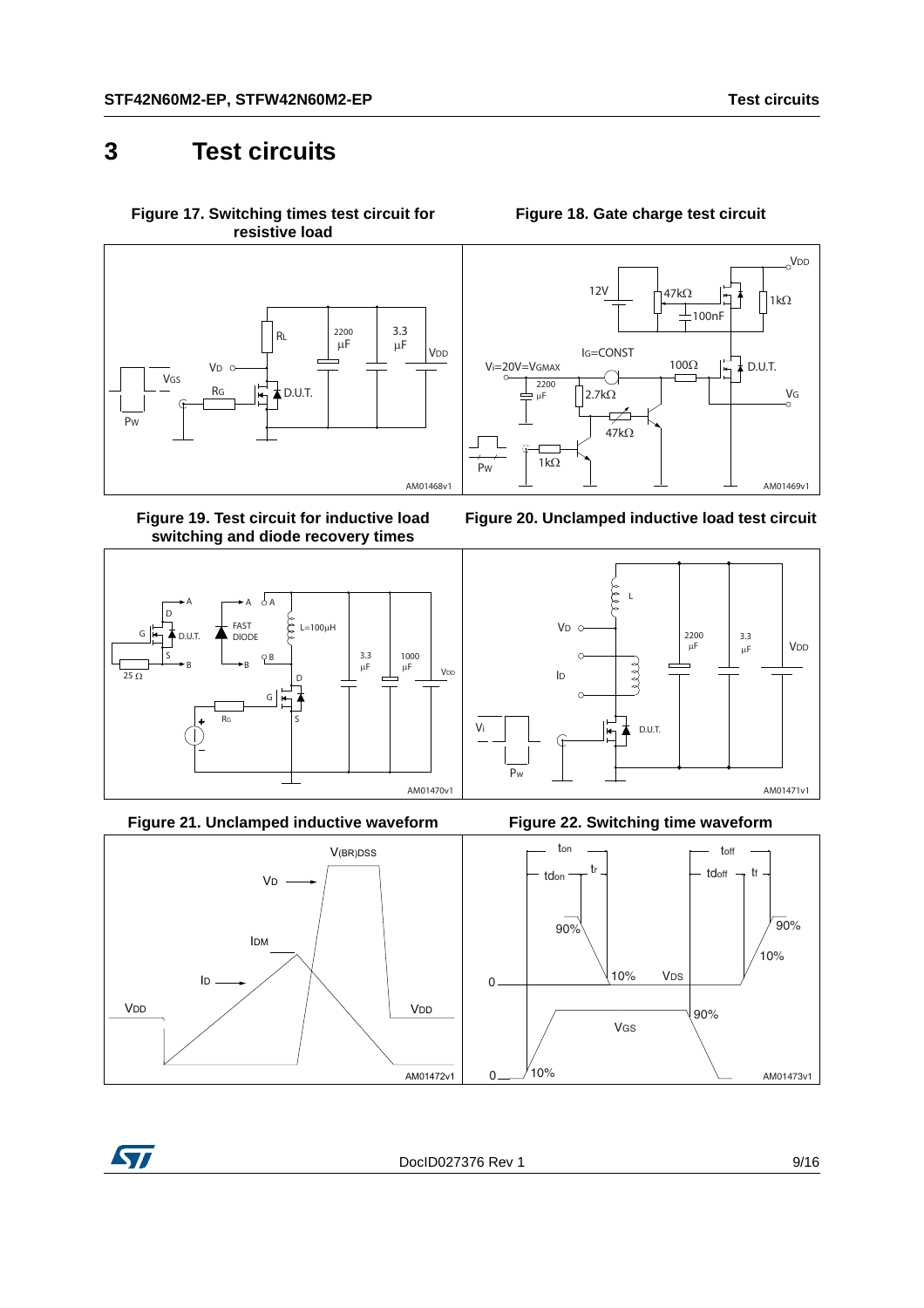## <span id="page-9-0"></span>**4 Package mechanical data**

In order to meet environmental requirements, ST offers these devices in different grades of ECOPACK $^{\circledR}$  packages, depending on their level of environmental compliance. ECOPACK $^{\circledR}$ specifications, grade definitions and product status are available at: *[www.st.com](http://www.st.com)*. ECOPACK® is an ST trademark.

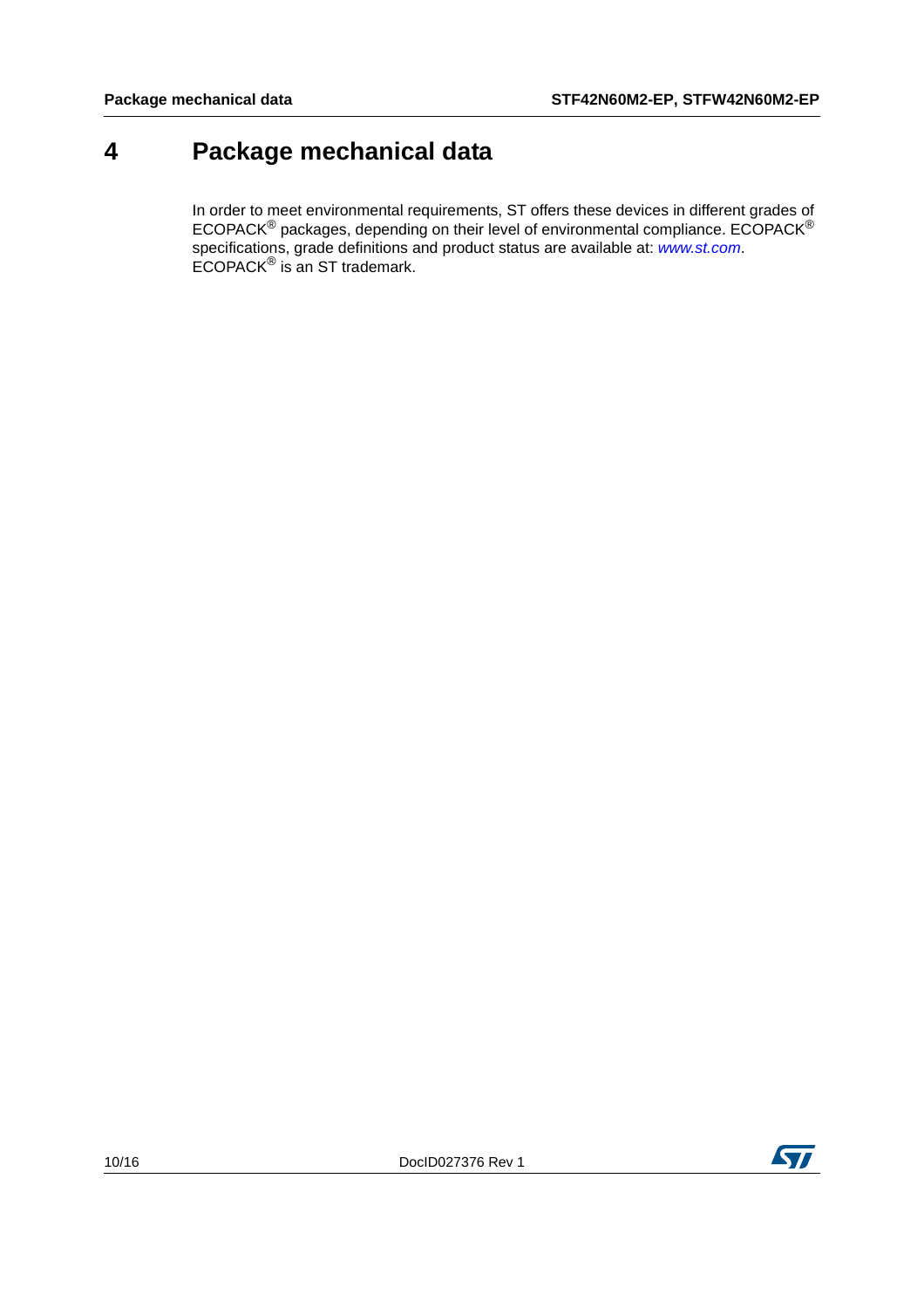## <span id="page-10-0"></span>**4.1 TO-220FP, STF42N60M2-EP**



**Figure 23. TO-220FP drawing**



DocID027376 Rev 1 11/16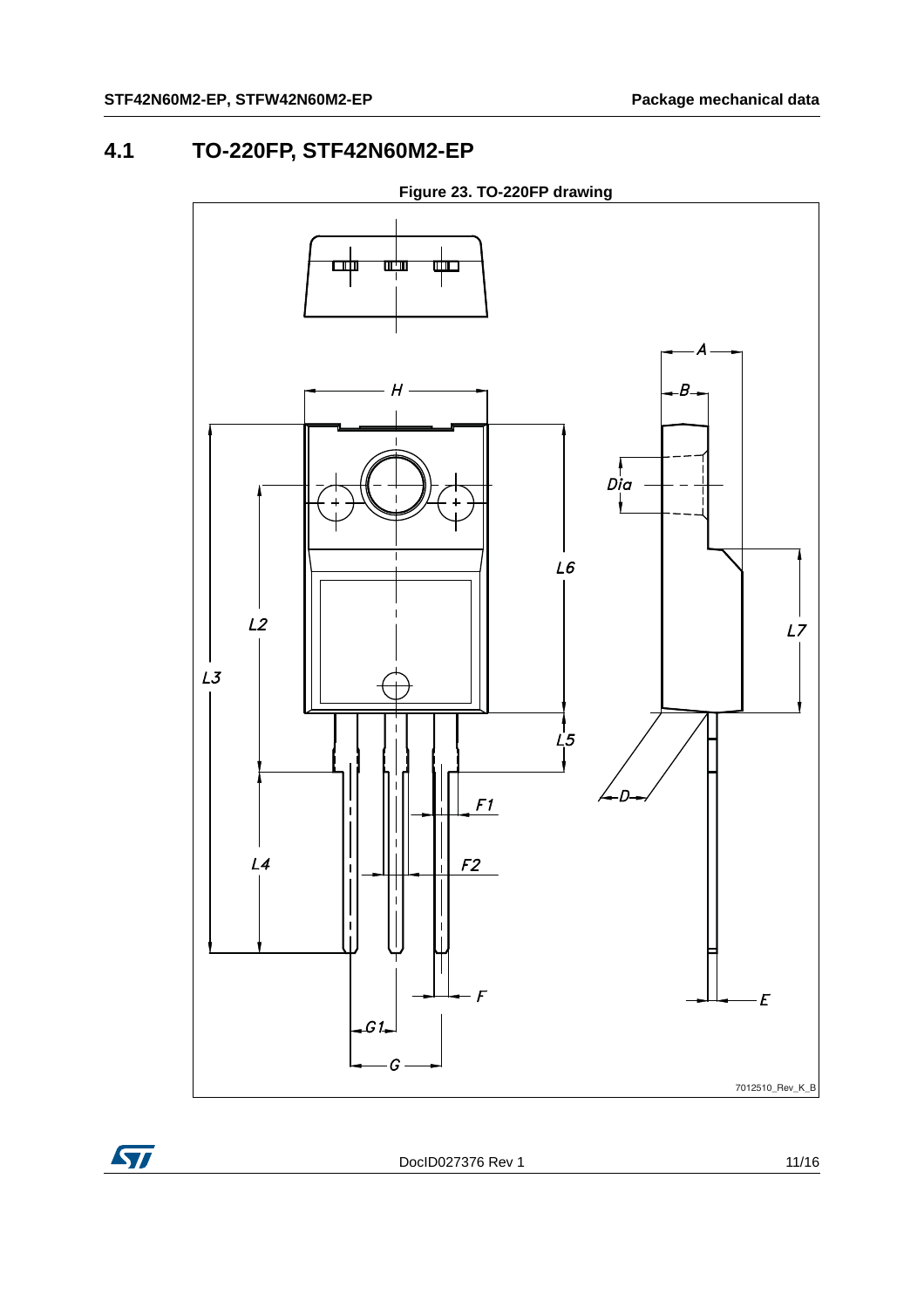| <b>19910 101 10 ELGI 1 MIOONUMOUS GUIU</b> |                  |                               |              |  |  |  |
|--------------------------------------------|------------------|-------------------------------|--------------|--|--|--|
| Dim.                                       |                  | $\mathop{\text{mm}}\nolimits$ |              |  |  |  |
|                                            | Min.             | Typ.                          | Max.         |  |  |  |
| $\boldsymbol{\mathsf{A}}$                  | 4.4              |                               | 4.6          |  |  |  |
| $\sf B$                                    | 2.5              |                               | 2.7          |  |  |  |
| $\mathsf D$                                | 2.5              |                               | 2.75         |  |  |  |
| $\mathsf E$                                | 0.45             |                               | $0.7\,$      |  |  |  |
| $\mathsf F$                                | 0.75             |                               | $\mathbf{1}$ |  |  |  |
| F1                                         | 1.15             |                               | 1.70         |  |  |  |
| $\mathsf{F2}$                              | 1.15             |                               | 1.70         |  |  |  |
| G                                          | 4.95             |                               | $5.2\,$      |  |  |  |
| G <sub>1</sub>                             | 2.4              |                               | 2.7          |  |  |  |
| $\boldsymbol{\mathsf{H}}$                  | 10               |                               | 10.4         |  |  |  |
| L2                                         |                  | $16\,$                        |              |  |  |  |
| L <sub>3</sub>                             | 28.6             |                               | $30.6\,$     |  |  |  |
| L4                                         | 9.8              |                               | 10.6         |  |  |  |
| L5                                         | $2.9\,$          |                               | $3.6\,$      |  |  |  |
| $\mathsf{L}6$                              | 15.9             |                               | 16.4         |  |  |  |
| $\mathsf{L}7$                              | $\boldsymbol{9}$ |                               | 9.3          |  |  |  |
| Dia                                        | 3                |                               | $3.2\,$      |  |  |  |

**Table 10. TO-220FP mechanical data**

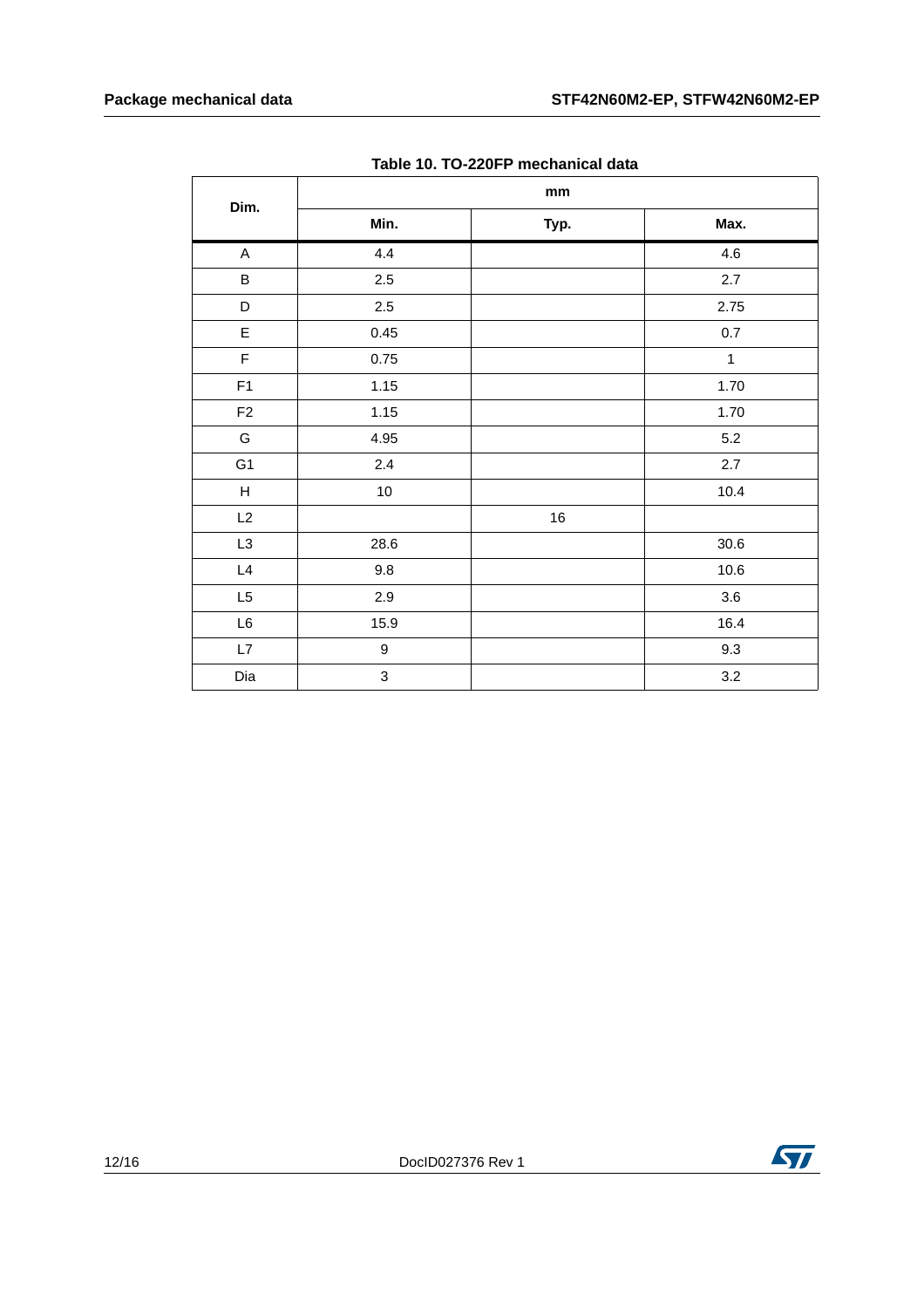## <span id="page-12-0"></span>**4.2 TO-3PF, STFW42N60M2-EP**



**Figure 24. TO-3PF drawing** 

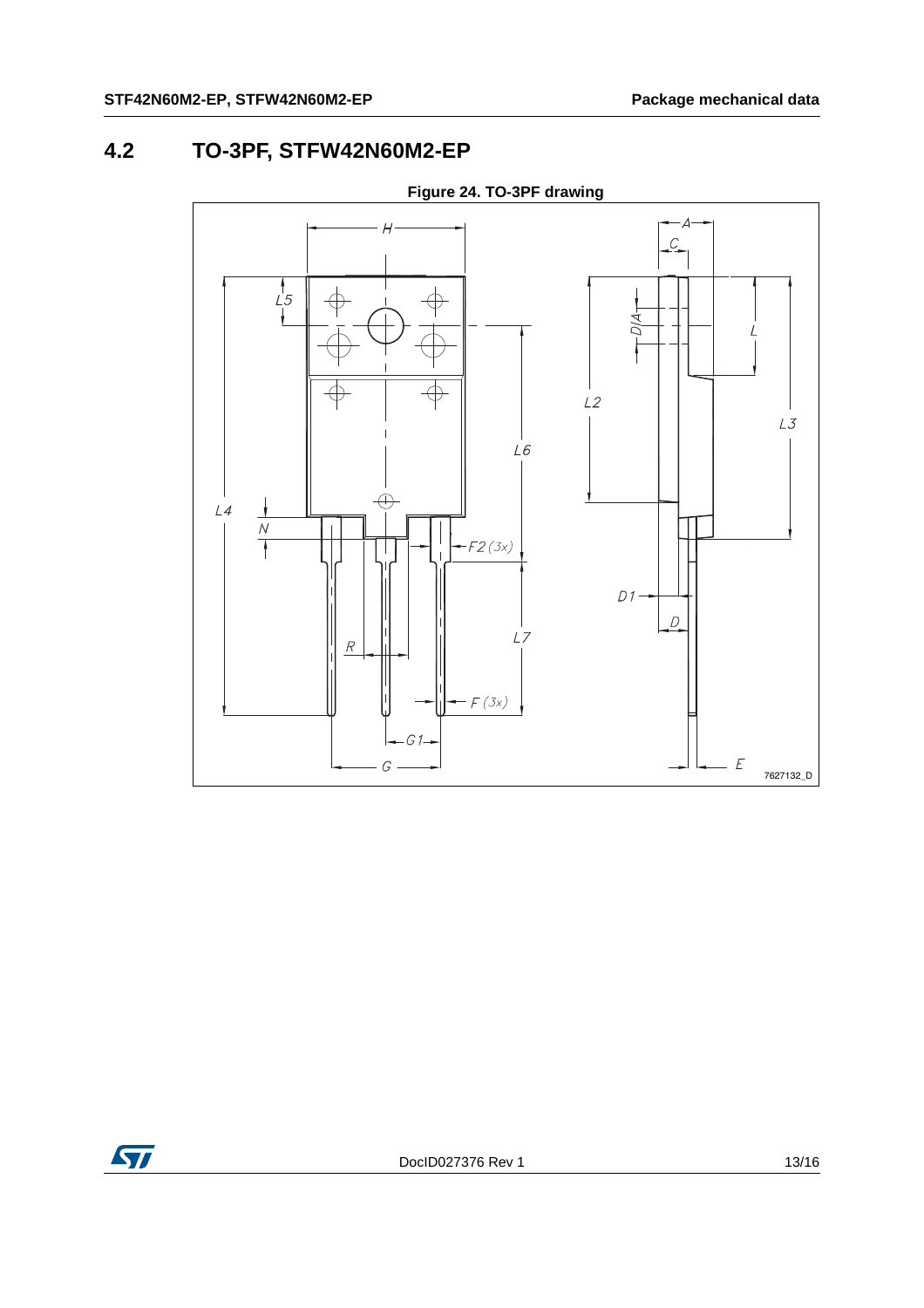| rapic TT. TO-01 T Incondition data |       |        |       |  |  |
|------------------------------------|-------|--------|-------|--|--|
| Dim.                               | mm    |        |       |  |  |
|                                    | Min.  | Typ.   | Max.  |  |  |
| $\boldsymbol{\mathsf{A}}$          | 5.30  |        | 5.70  |  |  |
| $\mathbf C$                        | 2.80  |        | 3.20  |  |  |
| $\mathsf D$                        | 3.10  |        | 3.50  |  |  |
| D <sub>1</sub>                     | 1.80  |        | 2.20  |  |  |
| $\mathsf E$                        | 0.80  |        | 1.10  |  |  |
| $\mathsf F$                        | 0.65  |        | 0.95  |  |  |
| F <sub>2</sub>                     | 1.80  |        | 2.20  |  |  |
| G                                  | 10.30 |        | 11.50 |  |  |
| G <sub>1</sub>                     |       | 5.45   |       |  |  |
| $\boldsymbol{\mathsf{H}}$          | 15.30 |        | 15.70 |  |  |
| L                                  | 9.80  | $10\,$ | 10.20 |  |  |
| L2                                 | 22.80 |        | 23.20 |  |  |
| L <sub>3</sub>                     | 26.30 |        | 26.70 |  |  |
| L4                                 | 43.20 |        | 44.40 |  |  |
| L5                                 | 4.30  |        | 4.70  |  |  |
| L6                                 | 24.30 |        | 24.70 |  |  |
| L7                                 | 14.60 |        | 15    |  |  |
| ${\sf N}$                          | 1.80  |        | 2.20  |  |  |
| ${\sf R}$                          | 3.80  |        | 4.20  |  |  |
| Dia                                | 3.40  |        | 3.80  |  |  |

**Table 11. TO-3PF mechanical data**

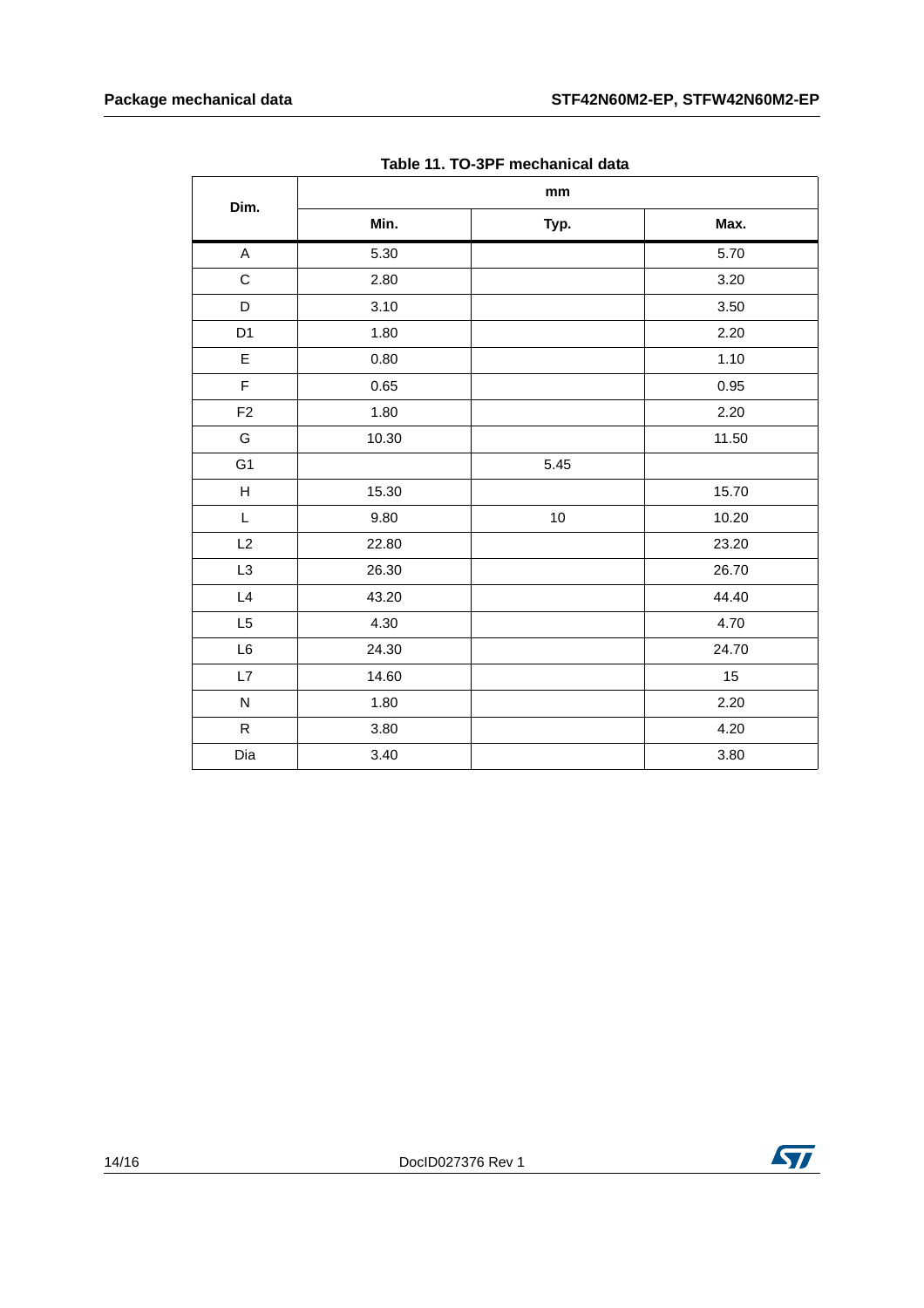# <span id="page-14-0"></span>**5 Revision history**

| <b>Date</b> | <b>Revision</b> | Changes        |
|-------------|-----------------|----------------|
| 21-Jan-2015 |                 | First release. |

#### **Table 12. Document revision history**